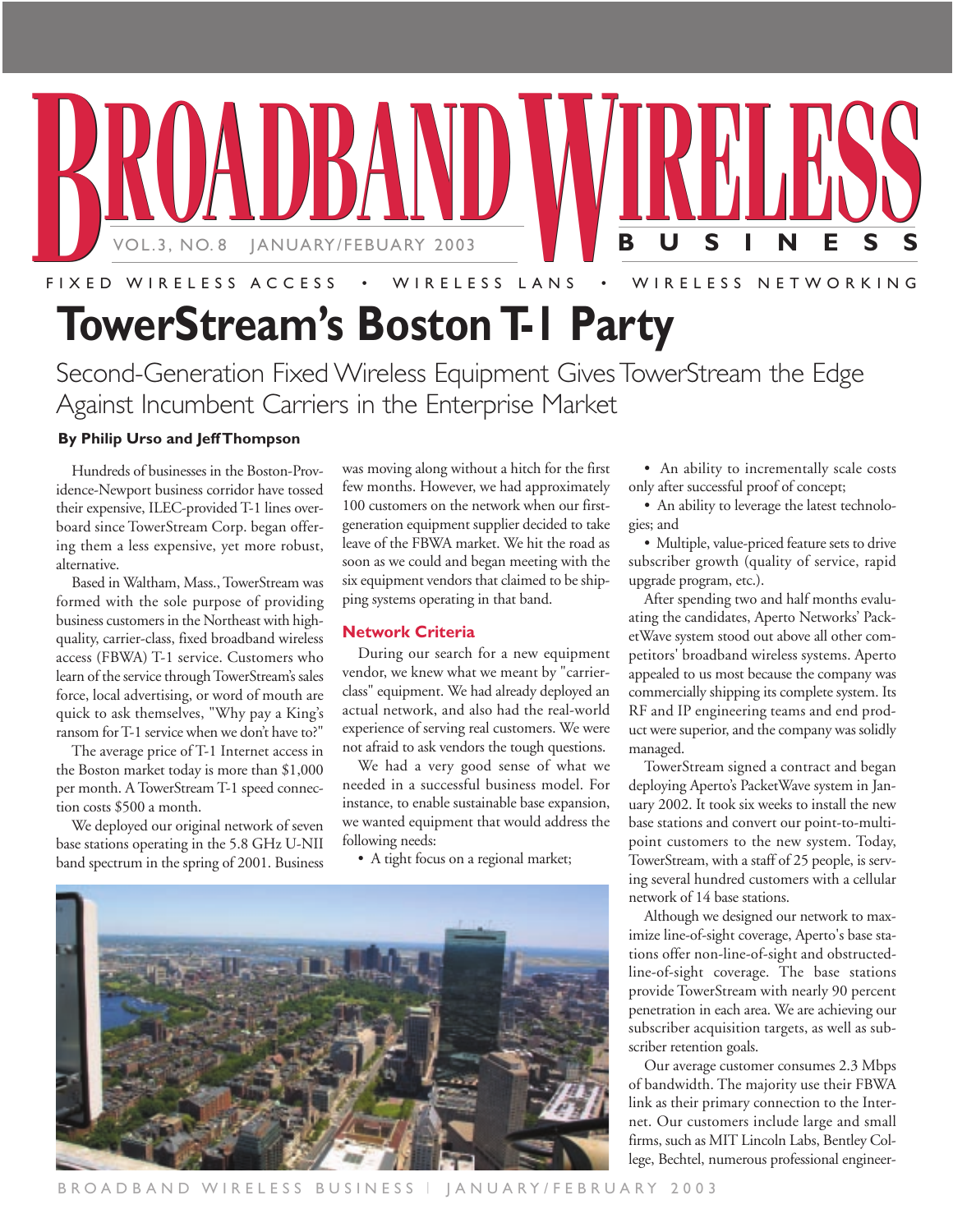## | FEATURE ARTICLE

ing services, pharmaceutical research and software development companies, financial services firms, and state and local government agencies. For them, the wireless link is mission critical to their day-to-day operations.

#### **Robust Rings**

For reliability, the backbone connecting the base stations in each metro area is deployed in a ring configuration. Each ring connects to two separate backbone egress points and two Internet network access point providers. The path redundancy TowerStream provides is superior to that provided by the incumbent local exchange carrier or other landline-based ISPs we compete against.

As it turns out, installing second-generation equipment has been a big benefit to Tower-Stream and our customers. The capability and flexibility of the new gear is enabling us to build business aggressively within our existing footprint. This is important, as tight capital markets are hindering expansion into new markets for all FBWA providers.

PacketWave's feature-rich functionality surpasses that delivered by our first-generation system. For example, with the first-generation network, in order to provide service to a single customer located far away from the base station, we had to decrease the overall power and throughput to every customer serviced by that Mbps, which uses a smaller frame size plus more robust forward error correction coding. Meanwhile, customers located closer to the base station and in the same sector receive a 16 QAM (quadrature amplitude modulation) signal at a rate of 20 Mbps, which may use a large frame size.



TowerStream's fault-tolerant wireless backbone features redundant links and dual peering points for maximum network availability.

The base stations carve up the 100 MHz of spectrum available in the U-NII-band into 16 narrow, 6-MHz channels. Other systems typically require 20-MHz or 33-MHz channels, causing their operators to run out of spectrum very quickly as they scale their networks to accommodate growth. This is not a winning business model. To ensure profitability, FBWA service providers need to architect networks that are easy to scale and therefore offer optimum opportunity for growth.

Narrow channel spacing, embedded quality of service (QoS) capabilities and the system's inherent ability to dynamically adjust individual subscribers' links enable TowerStream to double the capacity of the network and use and reuse spectrum as efficiently as possible. Growth is not a problem for us — it's our business model. These capabilities also enable us to package the performance and value-priced features we know we need for this market.

We are also able to keep our CapEx and OpEx costs low. In large part, that is because PacketWave provides integrated routing and DHCP (Dynamic Host Configuration Protocol) functionality on both the base station and subscriber units, which would otherwise have to be supported by external systems.

The system also enables us to have a faster return on our investment. It supports three QoS levels and delivers up to 16 flows per cus-

**Narrow channel spacing, embedded quality of service (QoS) capabilities and the system's inherent ability to dynamically adjust individual subscribers' links enable TowerStream to double the capacity of the network and use and reuse spectrum as efficiently as possible.**

base station. All parties suffered for the sake of one or two customers.

PacketWave's OptimaLink technology enables each base station to optimize the link to each individual subscriber it serves. Intelligence in each base station enables every upstream or downstream burst of bandwidth to be scheduled and controlled as it is transmitted. The system adjusts up to 10 signal parameters, including power, modulation, coding, frame size, automatic repeat request and forward error correction.

For example, a subscriber located five miles away from the base station with an obstruction may get a signal modulated in QPSK (quaternary phase shift keying) at a rate of 10

### **Traffic Management**

**...............................**

**...............................**

In addition to the flexibility described above, PacketWave enables us to adjust upstream and downstream bandwidth allocations according to customers' actual traffic patterns. Although the majority of TowerStream's customers download nine times as much traffic as they upload, there are a few sectors in which the ratio is closer to 50/50 between the upstream and downstream traffic. We watch customers' traffic patterns and set the system accordingly.

PacketWave also enables us to use our allotted chunk of unlicensed spectrum very efficiently, scaling the network more profitably. tomer, which means we can classify traffic by application or by one or more fields in the packet header.

This is extremely important to Tower-Stream's customers because they require predictable QoS for specific applications, and it allows us to offer multitiered services. Our customers are eager to sign service level agreements (SLAs) to ensure that we have an incentive to deliver on our promise to provide them with 99.99 percent availability. We are happy to offer them a higher SLA than what is offered by the regional Bell operating company because we know our system has the intelligence and ability to deliver the QoS and SLA they desire.